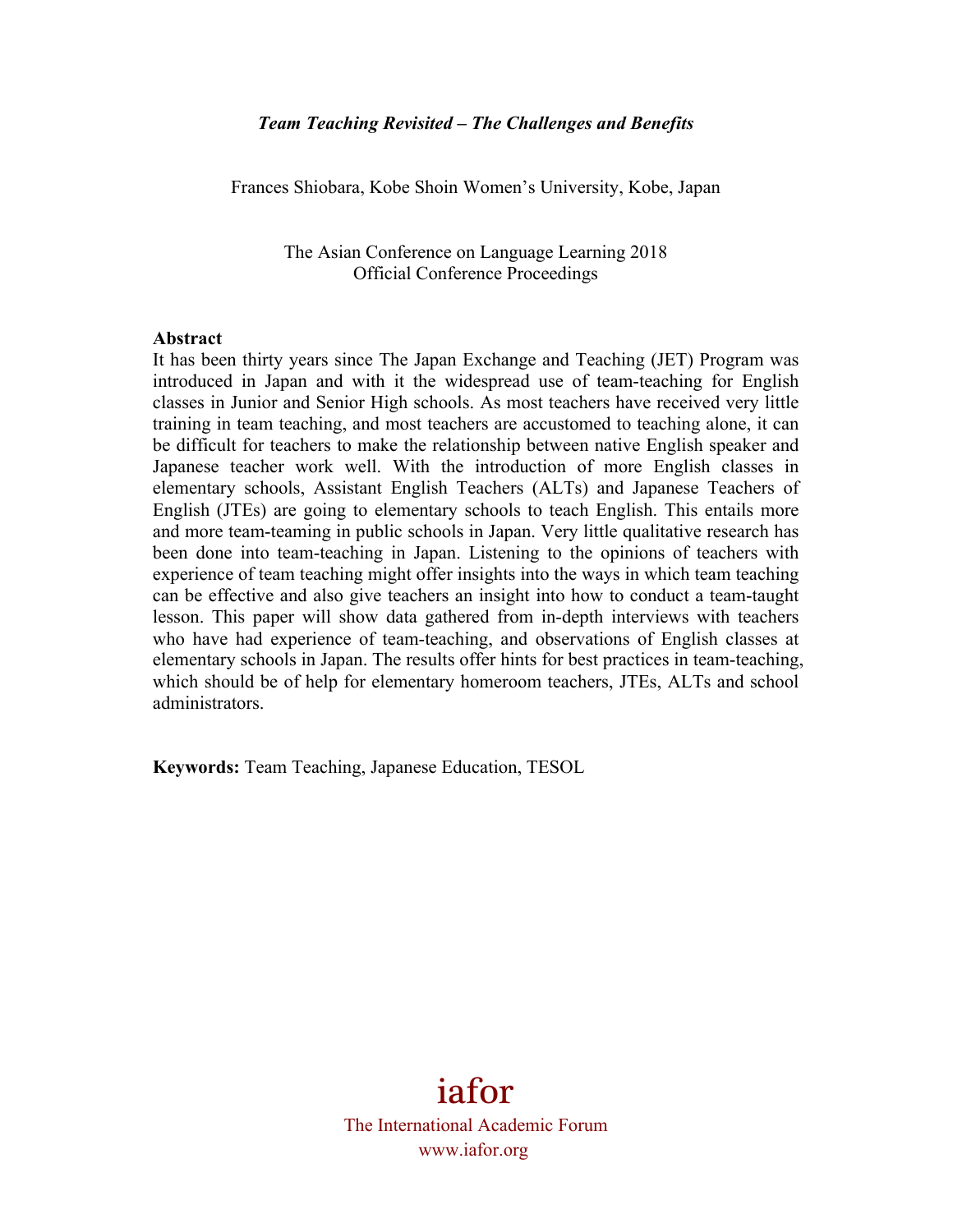#### **Introduction**

In general teaching is a solitary profession, although there are students in the classroom, generally teachers are trained and accustomed to teaching alone. Team teaching is quite different to this and as such can be challenging for the teachers involved. Teachers need to plan lessons together, agree on classroom roles, coordinate their teaching and support each other in the classroom. Without good communication between teachers this is unlikely to be successful. The aim of this paper is to offer insights for all teachers into how to make team-teaching effective. Listening to the opinions of teachers with experience of team teaching might offer insights into how teachers could work together effectively in a classroom. This paper will focus on a common situation in Japan with a Japanese English teacher (JTE) and a native English speaker (ALT). The paper will report on data from in-depth interviews with ALTs in elementary English classes and offer advice for teachers on how to achieve successful English lessons.

### **Literature Review**

The founder of the JET program and the main initial proponent of team teaching – Minoru Wada, stated himself that "team teaching began without any form pedagogic research to validate it as an effective educational innovation" (Tajino, Stewart & Dalsky, 2015 p.79). Since it was initiated, a number of researchers have tried to analyze the JET program with various recommendations on achieving successful team teaching outcomes. Leonard (1994) had a long experience of working as a team teacher in various schools. Based on his own experience as well as interviews carried out with other teachers in the program he offers advice on conducting successful lessons. The most important point he makes is in respect to the two teachers building up a rapport and meeting with each other to plan lessons. He offers two scenarios in which the lesson will not be successful. One in which the native English speaker is given almost no information about the lesson and secondly in which the Japanese teacher creates an overly detailed script for the lesson, so that rather than teaching, the two teachers are performing a preplanned performance. Both of these scenarios produce a lot of stress for the teachers creating a bad atmosphere are not conducive to students learning to produce English in a natural communicative manner. His main recommendation is that at first the teachers need to meet to get to know each other. Subsequently the teachers need to find time to talk to each other to plan lessons and share ideas. Japanese elementary school teachers are notoriously time deprived, not even having a lunch break as they eat with their students, so this could be very difficult. JTU Institute for Education and Culture (2008) found that Japanese teachers work the longest hours, nearly twice as long as Finnish teachers and in addition have the least teacher training in the four countries compared. This is supported by a recent survey by the OECD , which also found that Japanese teachers had the longest hours of any teachers around the world. Due to this it might be that teachers don't have enough time to prepare English lessons or communicate with their team teacher.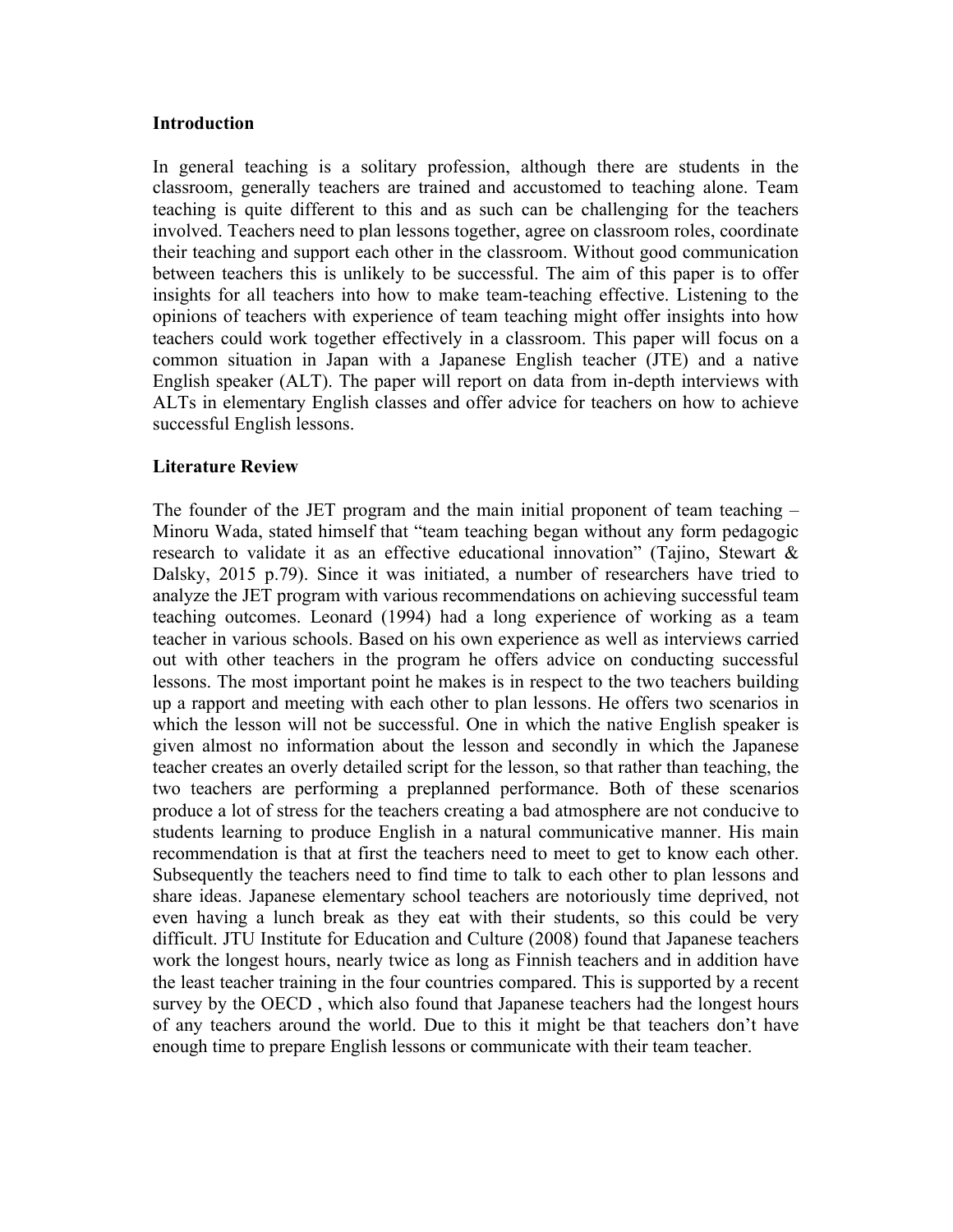

**Figure 1:** Average working hours of teachers at school (JTU Institute for Education and Culture, 2008)

In addition Machida (2016) found that elementary school teachers were suffering from significant anxiety due to English teaching. Most Elementary school teachers were not trained to teach English at all.

Hougham, Walter, and Sponseller (2017) state that another big reason that the relationship between the Japanese teacher and native English speaking teacher are not good is because of the language barrier. The two teachers do not have a common language and cannot communicate well. Even when communication occurs, lack of cultural understanding can cause misunderstandings. In a large-scale survey carried out with 1545 ALTs by Kano et. al. (2016 cited in Hougham, Walter, & Sponseller, 2017) it was found that in elementary schools the greatest barrier to communication between teachers was language, whereas in Junior High School and High School the main barrier was the Japanese teacher not wanting to include the ALT in lesson planning and not utilising them as team teachers. There are various reasons for this reluctance, but the most important seems to be lack of time and that many Japanese teachers not regarding the ALT as a qualified teacher. Hougham, Walter, and Sponseller (2017) found that students also saw the value of ALTs only as providing model pronunciation and as some sort of "mood maker".

Igawa (2008) found that ALTs also needed feedback from the JTEs to improve their lessons as many of them were very inexperienced teachers. This added to the workload for already overworked teachers. School officials, homeroom teachers and ALTs all had doubts about the English ability of homeroom teachers. There is also a perception of overburdening the homeroom teachers with English classes (Robertson 2015).

In Hougham, Walter, and Sponseller's (2017) survey of JTEs and ALTs they found that lesson planning was usually initiated by the JTE, completed by the ALT and checked by the JTE before the lesson. Unfortunately, they did not feel that this was cooperative, but each person was completing their part alone. Igawa (2008) found significantly different perceptions of team teaching between JTEs and ALTs. 60% of JTEs perceived that they met the ALTs to plan lessons, but only 20% of ALTs felt that they were meeting to plan lessons. The definition of lesson planning may be different, but also the amount of time expected for lesson planning is probably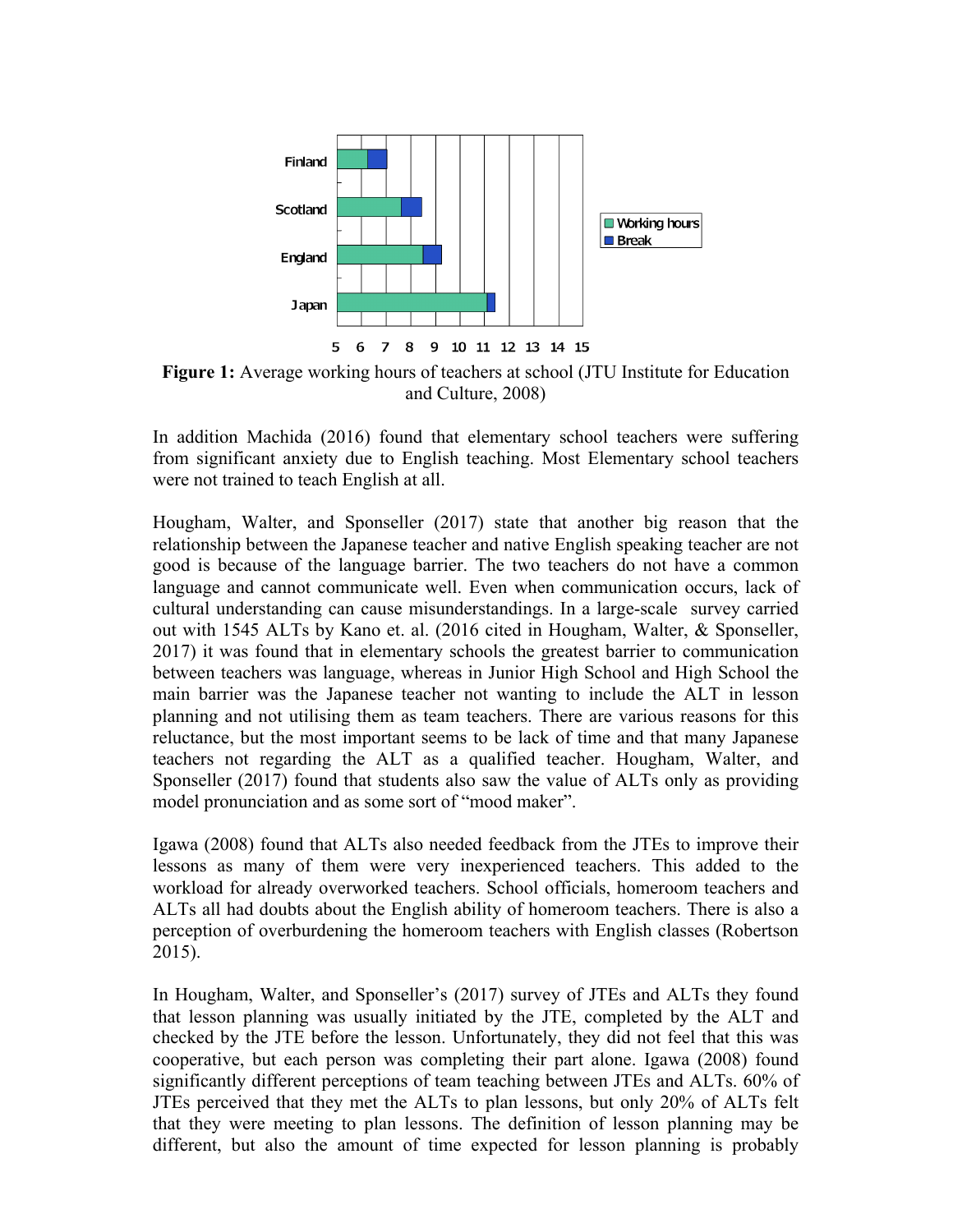different. The JTE is satisfied with a very short exchange of information, but the ALT may require a longer discussion of lesson objectives and pedagogy.

# **Methodology**

Data was collected through five in-depth semi-structured interviews with teachers who had a variety of experiences of team-teaching. Three women and two men were interviewed. The aim of the interviews was to find common themes of shared experiences and solutions to the challenges of team-teaching. The data was analyzed through grounded theory. The interviews were transcribed then parts of the transcription relating to different themes were highlighted creating initial themes, this data was entered in a spreadsheet for all interviewees, then reexamined to create more detailed themes. The codes were compared in an attempt to find a new theory of team-teaching and how it can be implemented successfully. The data was also supported by three observations of team teaching classes in elementary schools in Japan.

# **Findings**

Through constant comparison and analysis of the interview data two main themes emerged. Firstly, that the amount of time spent together by team teachers was very limited and viewed as a problem by most of the teachers, and secondly that one of the most important factors in successful team teaching was rapport between the team teachers. In the literature lack of English ability by the JTE was often listed as a barrier but was not really mentioned by the ALTs.

## **Time spent planning lessons by team teachers.**

The Ministry of Education, Culture, Sports, Science and Technology (MEXT) recommends that team teachers work together planning lessons (Ministry of Education, Culture, Sports, Science and Technology, 2002), which is supported by the ALTs in this research.

> I think before the class starts they should spend more time preparing together then they know what to teach and what the goal is for that day. (Teacher 3, personal communication, 4th November, 2017)

This obviously requires the two teachers to spend time together, which seems to be one of the biggest problems, as the ALTs are often not based in one school and the Japanese teachers seem to be very busy.

> I was scared in the beginning to try to talk to the teachers and in the staff room everyone looks busy no one ever looks available like they have time for people to come and talk to them so I always feel rude just going to someone's desk and saying "Do you have time to talk?" (Teacher 5, personal communication, 21st February, 2018)

It is hard to say if all the teachers are really busy, or if it's just an impression, although (Tsuboya-Newell (2018) and JTU Institute for Education and Culture (2008) both found Japanese teachers to work the longest hours of any teachers in the world.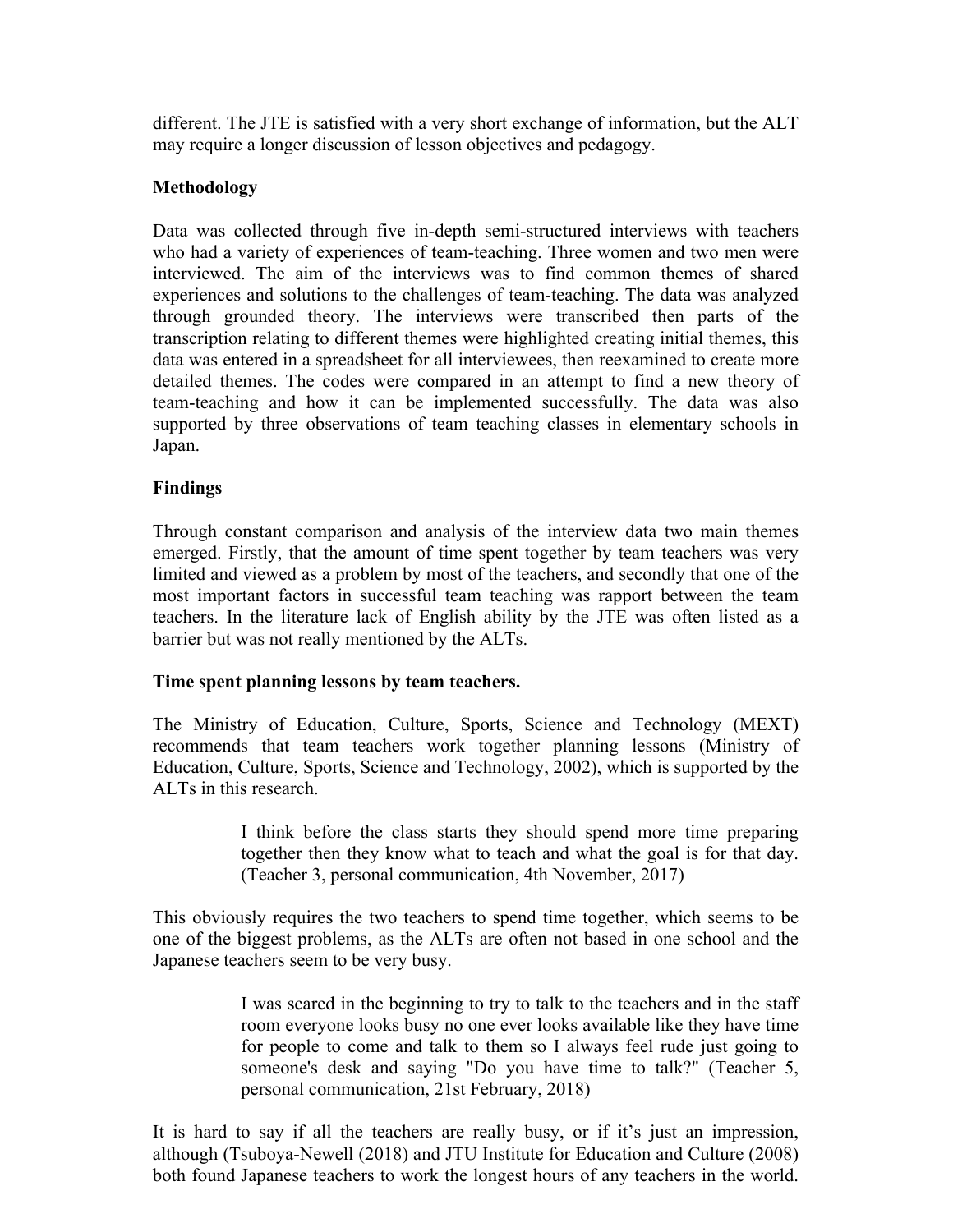The teacher, who continued in the JET program for the longest period stated that the Japanese teachers are over worked and need to know that the ALT really wants to help them. In order to do this, she offered to help grade essays and give feedback. It is an unusual situation for ALTs to be grading written work as their job is usually involved exclusively with the oral aspects of the English curriculum. The teacher stated that she spent a huge amount of time grading essays, but it gave her a twofold benefit. Firstly, the JTEs appreciated that she was actually reducing their work load and due to this their relationship with her improved and they were happy to work with her on lesson planning and listened to her ideas. In addition, she felt that she was really benefiting the students, which gave her job satisfaction.

> I remember sitting with a student who was applying for Tokyo University and losing sleep because I thought, I need to help him to write the best essay that he can, and he did get in and it was wonderful to support him, but I did feel a lot of pressure in supporting him. However, in the end I felt really satisfied with my day's work, I felt like I contributed, which I know is something that some people on the JET program don't feel. (Teacher 1, personal communication, 19th December, 2017)

Even if the teachers did find time to plan lessons there seems to be some confusion about who should plan the lesson and who should control the lesson. The Ministry of Education recommends teachers planning lessons together. The reality is that planning lessons together tends to take more time than planning on your own. Some of the teachers also felt that they needed guidance on who was leading the lesson.

> Even though it is team teaching there should be one who is taking the active voice and one is more passive, so in the relationship you need to work out who is taking the lead in the situation and work collaboratively. (Teacher 2, personal communication, 11th November, 2017)

> If there was some sort of template that was laying out how the class should go how a team teaching class should go like the certain parts that the JTE should do and how the ALT can support those types of activities and then the activities that the ALT can run and how the JTE can support. It would help immensely. (Teacher 1, personal communication, 19th December, 2017)

The teachers also seemed to think that it was necessary to spend a lot of time planning unique lessons each time rather than using the lesson plans in the teachers' book supplied by MEXT. "We might default to the MEXT plan which sounds like maybe lazy." (Teacher 5, personal communication, 21st February, 2018). It is surprising that the teacher thought it was 'lazy' to use the textbook lesson plans, as these have been written very carefully by very experienced teachers. The teachers also commented on the problems which could happen when there was not enough time for lesson planning.

> I didn't always have an opportunity to talk to the JTEs beforehand and sometimes we would run into miscommunication… In my second year I planned well in advance, so that there wouldn't be those barriers in the classroom. (Teacher 1, personal communication, 19th December, 2017)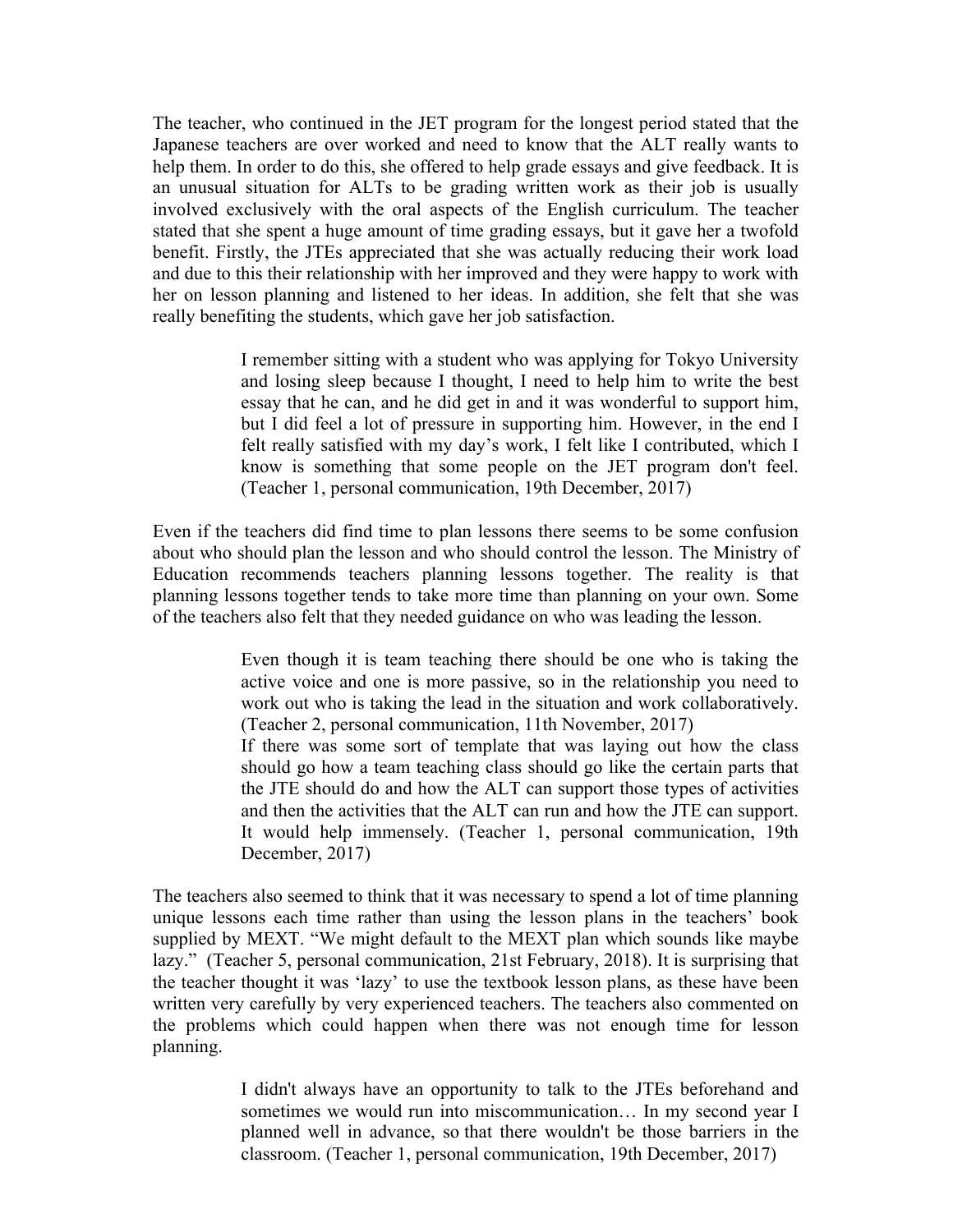With teachers who I don't often contact outside of school maybe it'll just be that morning and in 5 minutes they'll give me a quick run-down, we're going to do this activity, please do this and that. In those situations, maybe the first period class doesn't go smoothly. (Teacher 5, personal communication, 21st February, 2018)

It is obvious from these comments that not spending time together preparing the lesson led to miscommunication and problems in the classroom. Even when there were prepared lesson plans sometimes one of the teachers did not read the lesson plan properly before the lesson as well as not talking to the other teacher (Teacher 3, personal communication, 4th November, 2017). In that case they may not look professional in the classroom. Teacher 1 (personal communication, 19th December, 2017) also commented that in the situations when teachers had not planned the lesson together or communicated with each other it would look bad in front of the students.

## **Rapport**

Lack of communication in lesson planning and not looking good in front of students is a problem that can be alleviated or exacerbated by the rapport between the teachers. Lessons can be planned, but cannot be choreographed, so teachers need to be able to anticipate and react to each other's needs. Unfortunately, some JTEs do not want consider the ALT to be an equal in the classroom.

> One individual he always thought he was better than the ALTs because he was an actual educator and ALTs were just human tape recorders. A lot of other ALTs have had that experience with other teachers especially in JHS where they feel that they don't want the ALT to challenge the children too much and that can be a huge frustration. (Teacher 1, personal communication, 19th December, 2017)

> One teacher told me there shouldn't be any discipline provided by you. You shouldn't really be providing any of the educational material it's all just provided for you and you just toe the line. (Teacher 2, personal communication, 11th November, 2017)

It is disappointing to hear that some teachers do not regard the ALTs as teachers. There are obviously a variety of teachers recruited by the JET program. Many of the teachers on the JET program are qualified teachers in their home country. There seems to be a gap between the expectations of the ALTs and some of the JTEs. Additionally, some of the ALTs were told that they were not in the classroom to teach, but just to entertain the students.

> The perception of ALTs is pretty true. You're the 'genki1' side to the Japanese teacher's trying to get the knowledge to the students and you are just trying to be the star of the show. I think that's pretty true you just go in there and make sure the kids are really excited and into the lesson and you try to work with the JTE as much as you can. (Teacher 2, personal communication, 11th November, 2017)

 

 $<sup>1</sup>$  This is a commonly used Japanese word meaning 'energetic or exciting' in this situation.</sup>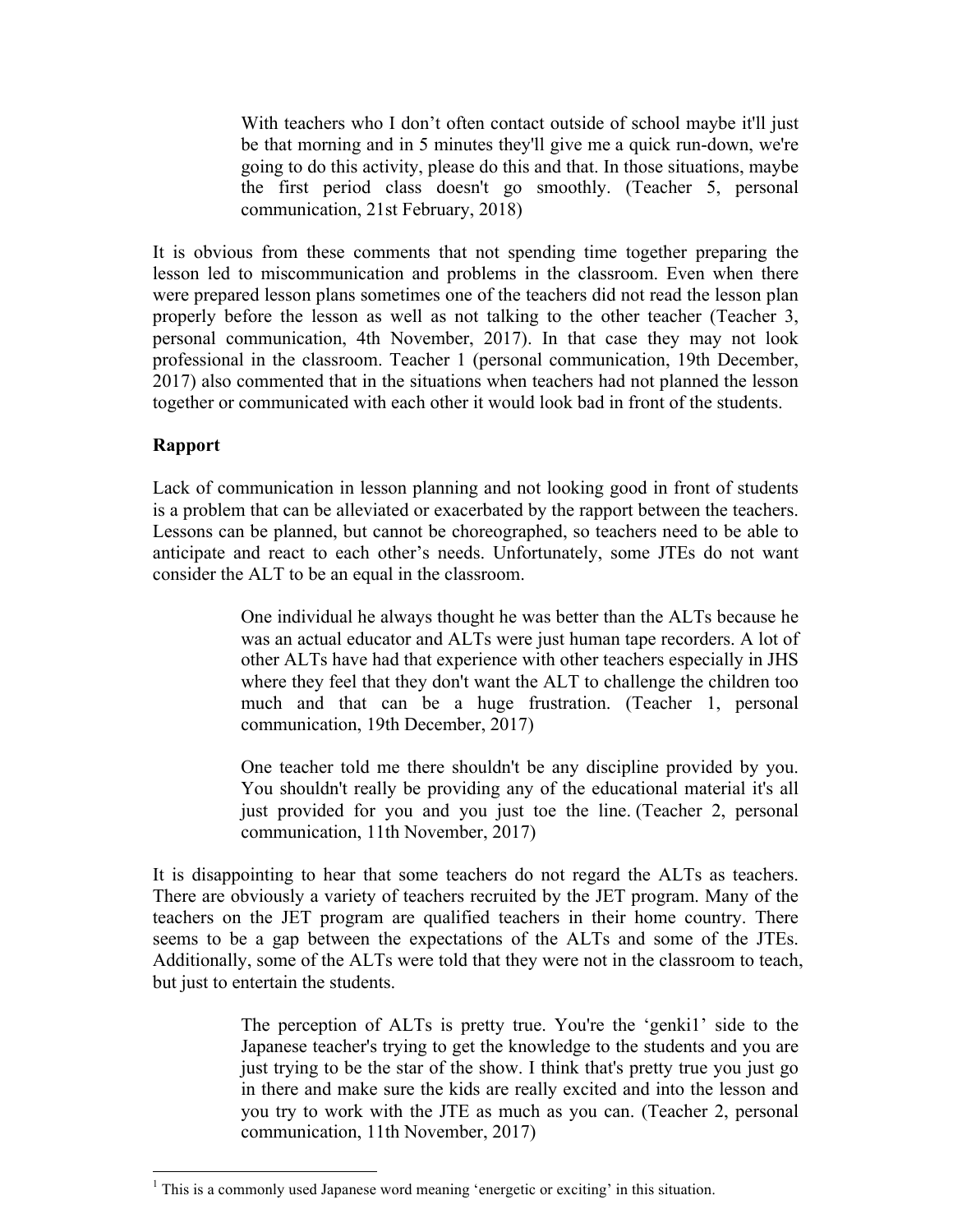Don't to be afraid to make an idiot of yourself, you need to be 'genki1', when students think of English class they should smile you know. (Teacher 1, personal communication, 19th December, 2017

Possibly the JTEs have also been given this information, which leads to an impression of the ALTs as being entertainers rather than teachers and as such not being a very important part of the education system. One of the ALTs commented that when she first came to Japan the JET program emphasized their role as ambassadors for their country and how important they were in the Japanese education system, but when they arrived at their schools they did not received the same reaction.

> I think that when you come on the JET program you are told that you are representing your country, and you are great, and it's so prestigious, then you are just sitting at a desk where every ALT before you has sat. ….. People come in with these ideas that what they are doing is really important and sadly when you get to your school there is so much going on - you are not nearly as important as you thought. (Teacher 1, personal communication, 19th December, 2017)

Possibly in the early stages of the JET program, the ALTs were seen as something special, but as years went by it became normal for the schools to have non-Japanese teachers. It is very difficult for schools to maintain the enthusiasm if teachers are changing every one or two years. All of the ALTs said very clearly that qualified teachers and educators should be hired for the JET program, but if this is the case the ALTs should then be given more responsibility in lesson planning and teaching.

Most of the ALTs thought that the two teachers needed to have a rapport outside the classroom for them to interact effectively in the classroom. This was also stated by Leonard (1994) as one of the most important factors in creating successful team team teaching lessons.

> Students are very perceptive and they can see if you are trying to put it on or if it's an actual connection you have, so if you are actually able to work well with somebody outside of the stressful situation like the classroom, if you have a good rapport with them I think it translates well to the classroom. (Teacher 2, personal communication, 11th November, 2017)

In trying to build relationships with Japanese teachers the ALTs offered various advice.

> I was never rude I would just find five ways to meet them in the corridor or whatever. It was always coming from me. I would find them at the year opening ceremony and I made sure I had a chat with them and tried to get them to laugh or something because it was an easier way to introduce myself than formally at school. (Teacher 1, personal communication, 19th December, 2017)

It appears that the ALT was making an effort to meet the JTEs, but the JTEs were not trying to meet the ALTs. Another factor in building the relationship between the team teachers is how often the teachers meet. Unfortunately, due to the JET system many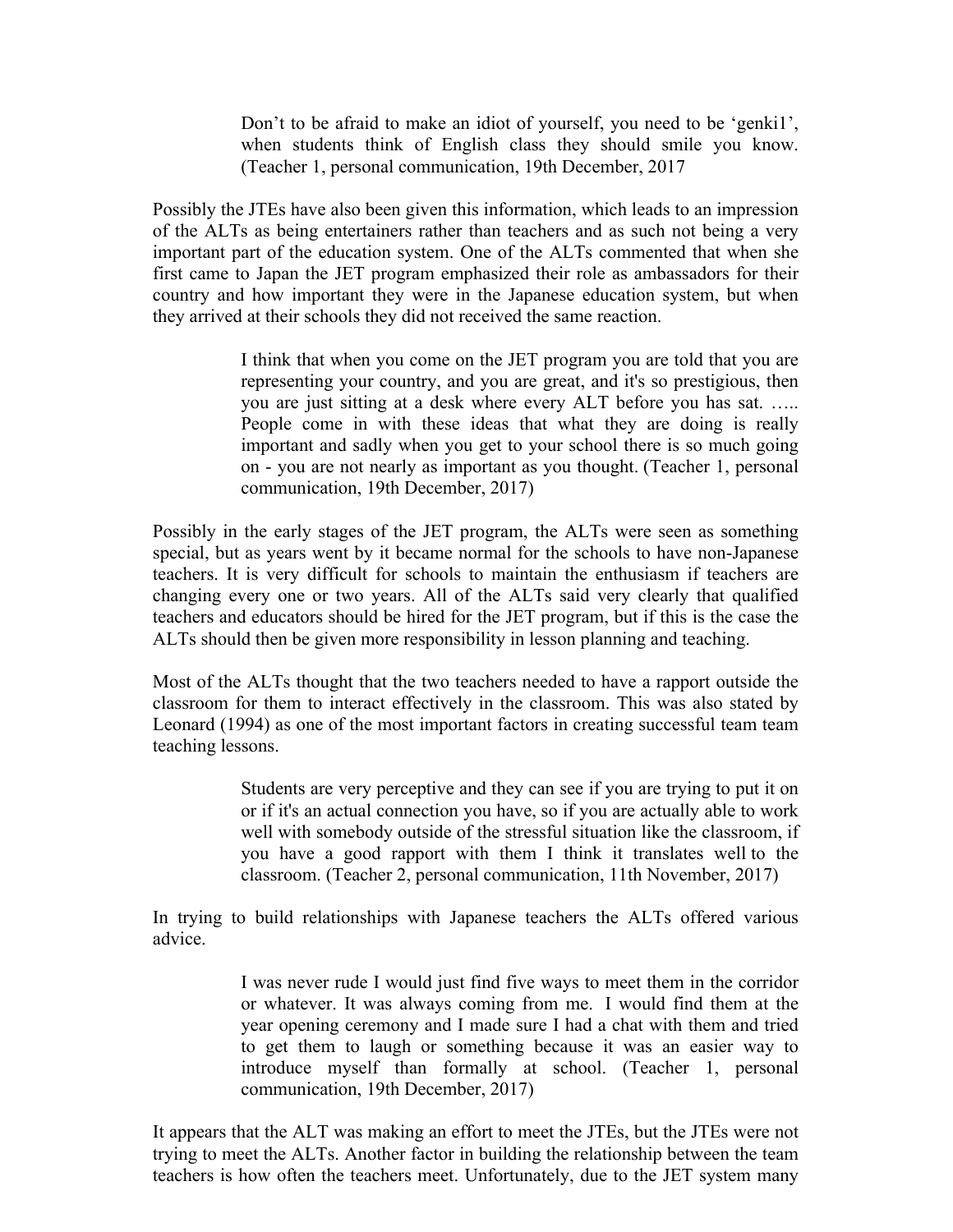ALTs travel round to a number of schools. One of the teachers visited seven different schools in the course of a month on a rotating system of visiting schools twice every three weeks. Apart from being confusing for the teacher and students, it is very difficult to build up a rapport between students and teachers if you don't meet them on a regular basis. On the other hand, one of the most positive ALTs stated that she had stayed at the same school for five years. She tried to build up relationships with all the teachers in her school. She said that teachers came to her for help with other parts of their job outside the lessons, for example asking for her help with preparing students for speech contests and English exams. This was possible because she was placed in one large High School. She was in the school five days a week so teachers could spontaneously ask her questions.

Another interesting comment made by two of the teachers was that they always asked the JTE for feedback after the lesson. Igawa (2008) stated that ALTs needed feedback from the JTE in order to improve their teaching, but this took a lot of time.

> I found that after each lesson I started asking teachers " How do you think that went?" I would ask them for feedback straight away and they realised that I would do it even if they felt uncomfortable. I would say, "You know these kids, you need to give me feedback so I can adjust lessons for these kids." Gradually as the JTE knew that these questions were coming they would prepare answers. (Teacher 1, personal communication, 19th December, 2017)

It is reasonable to ask for feedback and in fact it is recommended by MEXT that team teachers should meet to share feedback on the lesson. This is another way in which the rapport between the two teachers could grow. On the other hand, one of the teachers said that the JTE at his school was only paid when they were in the classroom, so he felt guilty asking for time outside class to build rapport or plan lessons.

> The JTE only gets paid per hour and per lesson, so they are not getting paid unless they are in the classroom actively teaching…. it's something I'm acutely aware of so I never try to keep them after the lesson. (Teacher 5, personal communication, 21st February, 2018)

Teachers are paid in various different ways, but even when they are only paid for the class, it is usually assumed that this money should include lesson preparation. The ALT should be able to work with the teacher even if they are only paid per lesson.

### **Discussion**

Listening to the voices of team teachers revealed the main problem with team teaching is that it takes time to prepare good lessons and to build a good rapport between the teachers. This can be difficult when the ALT is based in the same school all week, but many of the ALTs are travelling to different schools around the city, which makes it much more difficult. In addition, Japanese teachers seem too busy to meet with the ALT and may not be paid for planning time which made it difficult for ALTs to ask to spend time together planning lessons. Lesson planning time should probably be formalized.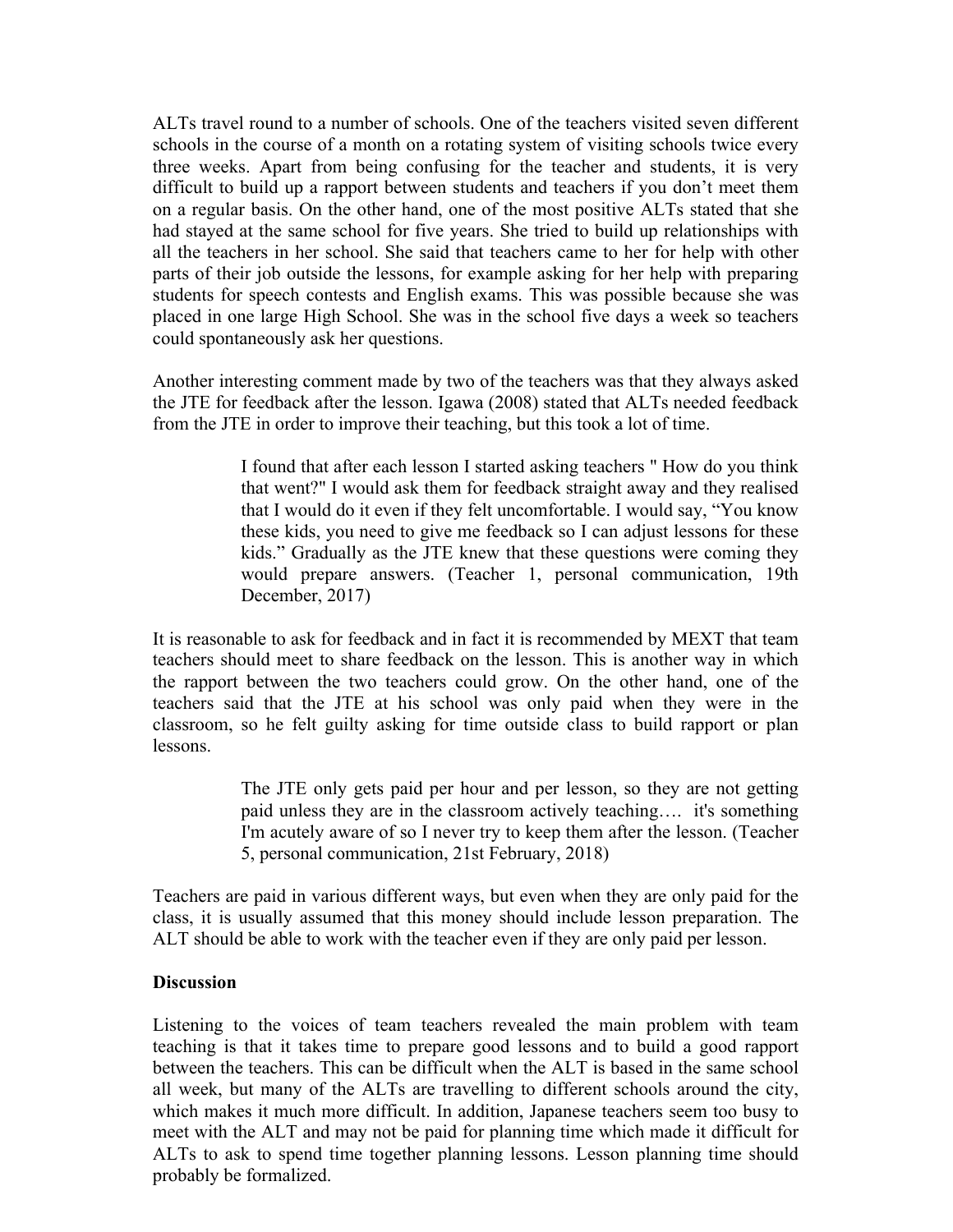There also seems to be a disconnect between how ALTs are regarded. It appears that the perception of ALTs as entertainers rather than teachers seems to be fairly widespread, but it is a fairly unrewarding role in the long term. It is possible that thirty years ago when the JET scheme was first introduced students were unfamiliar with non-Japanese people on the whole, and just seeing a foreigner was an important step in familiarizing students with foreign culture and language. It is still very important to introduce culture in the language classroom. Brown (2007) states that it is impossible to separate language from culture without losing the significance of one or the other. When teaching a language outside the native country of that language it can be very difficult to incorporate culture in the language classroom. Having teachers come into the classroom from foreign cultures can easily incorporate culture into the classroom, although only using the ALTs for this purpose is underutilising their potential. In the classroom observations I was able to see the ALTs introduce various aspects of culture in short five-minute presentations. In one case the ALT introduced Valentine's Day in America. As the students had some knowledge of Valentine's Day in Japan they were interested and motivated to hear about the USA. In another observation the ALT explained about the schedule in his American school. He showed photographs of his high school and told students which subjects he had studied at school, which they do not have in Japan and vice versa. The students had been learning about class subject names in English and were very interested to hear about American school. Having ALTs in the classroom made it easy to incorporate culture in the classroom. In the classes I observed the students seemed to be excited to have a native English speaker in the classroom, but they still tended to turn to the Japanese teacher when they had questions and problems. The Japanese teachers maintained discipline, acted as role models in learning the language and also helped students when they had questions. The ALTs were very good at providing not only natural pronunciation, but communication and culture. None of the teachers I observed behaved as entertainers, but the classrooms were interesting and educational. In many ways these classes were the best-case scenario with ALTs, homeroom teachers and JTEs working well together.

In all cases the teachers struggled to find time to communicate with each other. Through offering to help the JTEs and trying to meet the JTEs at social events before the start of the academic year the ALTs proactively tried to improve the rapport and create time to plan lessons. One teacher suggested that he would be happy to offer special English classes in the school for the Japanese teachers so that they would not need to attend the education centre.

> I think the problem with these English classes for teachers was that they were being offered at the education center and it's outside school and the teachers have to get permission, so I said like ALTs are going to these schools so maybe we can just give English classes to the teachers you know. (Teacher 5, personal communication, 21st February, 2018)

If the ALTs are willing to teach extra classes to teachers, schools should accept their offers, which might also create time for team teachers to plan lessons and build a good rapport. The ALTs were generally positive about teaching, but some of them did comment on the fact that it could be very lonely being the only foreigner at the school. Another teacher also spoke of the loneliness of living in rural Japan.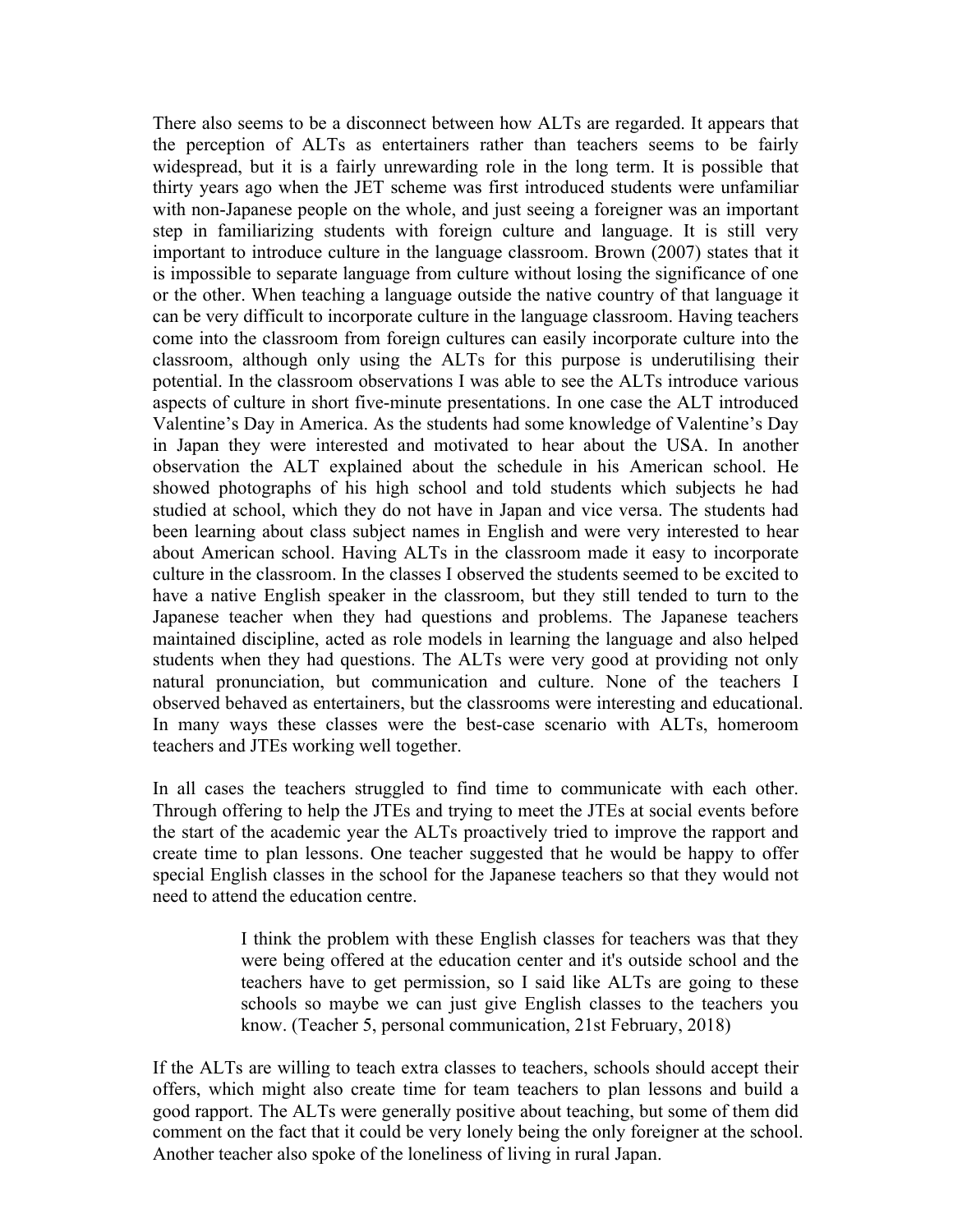It can be very lonely. I think that when you come on the JET program you are told that you are representing your country and you are great and it's so prestigious, then you are just sitting at a desk where every ALT before you has sat, sadly when you get to your school there is so much going on that you are not nearly as important as you thought. (Teacher 1, personal communication, 19th December, 2017)

It would be helpful if Japanese teachers would appreciate this and effort was made to incorporate the ALTs into the school even when they are only at the school a couple of times a month. In the classes that I observed the ALTs seemed to have very good relationship with the JTEs and homeroom teachers. They spent some time chatting before and after classes. It is likely that this is one of the reasons for the lessons running so smoothly.

### **Conclusion**

The ALTs in this study were all very enthusiastic English teachers. Many of them felt underutilized and wanted to be a more important part of the school. One of the main barriers to building better team teaching classes was the paucity of time on the side of the Japanese teachers. The ALTs spoke of wanting to talk to the Japanese teachers and wanting to build more of a rapport, but not being able to spend enough time with them. There are a number of possible reasons for this. The first one is that Japanese teachers are notoriously overworked. They do not get a lunch break as they need to eat with the students and they are often engaged in after school activities. Another reason that ALTs have difficulty building a rapport is that they travel to different schools every day. They are not seen as a large part of the school. Finally, English communication might be a problem for the Japanese teachers, although in these interviews all of the teachers had some level of conversational Japanese. It would be recommended that as much as possible ALTs should have fixed schedules and visit the same school as regularly as possible. There is an issue with ALTs feeling lonely, which might be improved by incorporating them into the life of the schools. Asking them to fulfill extra tasks, such as helping with school events and grading written work might build rapport and reduce loneliness as well as reducing the Japanese teachers' workload. Finally, the board of education needs to consider the need for communication between team teachers and make this easier by sending the same teacher to a school more than once a week and organizing events at which team teachers can meet and get to know each other before the start of the academic year. It would also help if the teachers engaged in team teaching could have specific time allocated to lesson planning so that the ALT does not need to try to find a chance to speak to the JTE.

Team teaching could be a very effective way of teaching with the Japanese teacher providing knowhow of Japanese schools and the students, and ALTs providing authentic language experiences for students. In some cases it is working well, but in many cases at the moment it seems that ALTs are underutilized and dissatisfied with their role.

 This work was supported by JSPS KAKENHI Grant Number JP16K45678